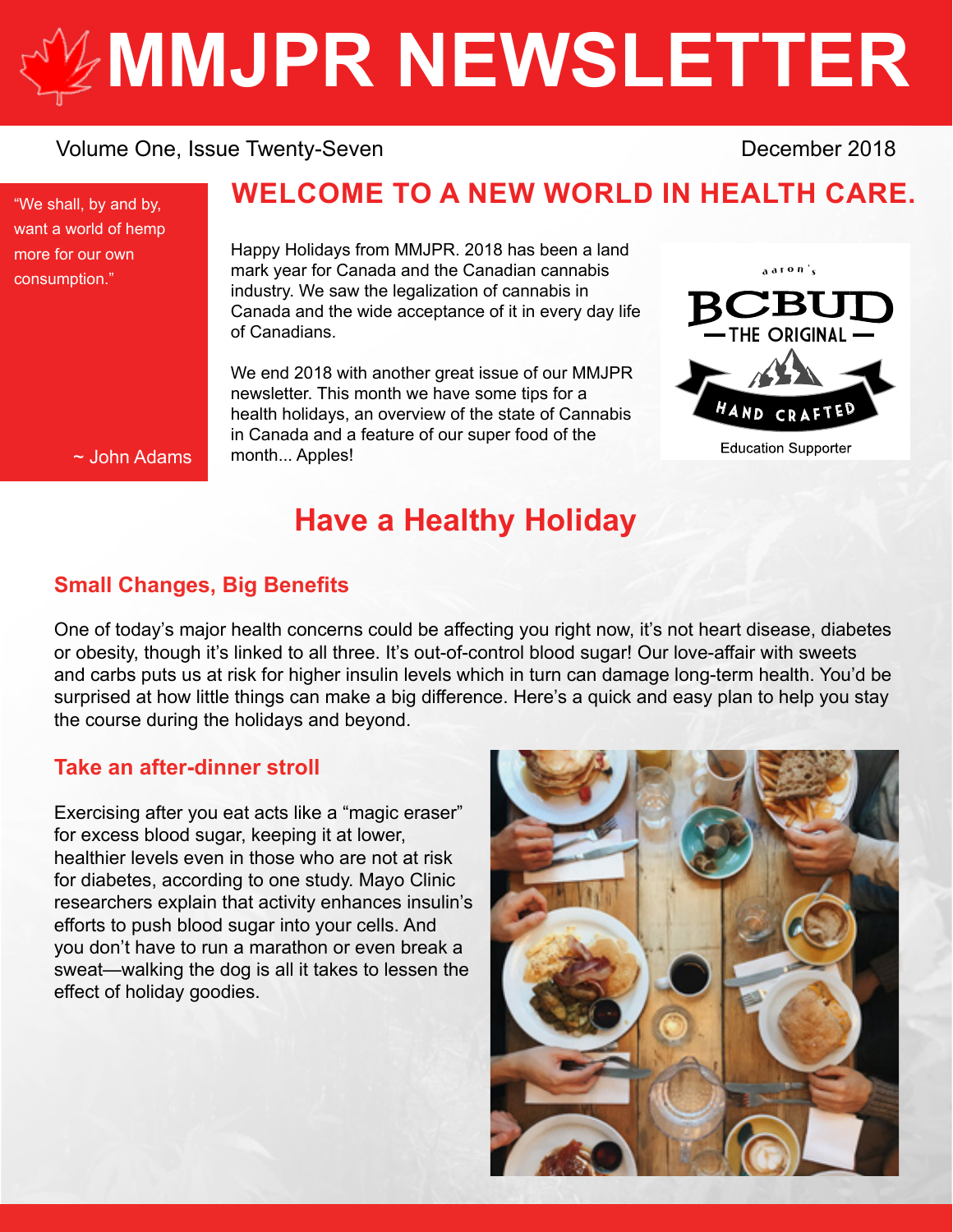#### **Switch to whole-grain bread**

Having just two slices of whole-grain bread a day instead of white bread reduced risk for type 2 diabetes by 20 percent in one study that followed over 150,000 women for more than 15 years. The fibre and bran in whole grains digest slowly, so it takes longer to convert a whole grain's starches into sugars. And grains like oatmeal and barley have the ability to hold blood sugar steady for hour after hour, thanks to "resistant starches" that break down very slowly in your digestive system.

#### **Sleep more than six hours a night**

Short-sleepers had significantly higher A1C levels (a measure of long-term blood-sugar control), according to one University of Chicago study. Getting less than six hours of shut-eye per night boosts levels of the stress hormone cortisol, which messes with your body's ability to absorb blood sugar efficiently. Poor-quality sleep has the same effect, so go for deep, high-quality sleep. Set yourself up for sugar-pampering slumber by skipping caffeine after noon and banishing TVs, laptops, and cell phones from your bed and surroundings. Prime yourself for dreamland with a warm shower, cozy sheets, and a cool, dark bedroom.

#### **Take 15 minutes a day to relax**

Pausing for a daily relaxation break doesn't just melt stress; it can lower your A1C levels by a respectable 0.5 percent. Enjoying a bit of cannabis, or just good, old-fashioned deep breathing can rein in risk for diabetes-related complications such as heart disease, kidney failure, nerve damage, and vision problems by 17 to 35 percent. Daily stress-reducing techniques including muscle relaxation, deep breathing, and positive mental imagery conveyed these healthy benefits to people with type 2 diabetes, according to a Duke University study.

#### **Lift weights twice a week**

Adding strength training to your weekly exercise roster provides double the blood-sugar benefits, Canadian researchers report. Compared to people who just rode an exercise bike or only did strength-training moves, people with type 2 diabetes who did both saw their A1C results fall twice as far—from a good 7.4 percent to a great 6.5 percent! All it took was 20 to 45 minutes of cardiovascular activity (like walking, biking, or swimming) three times a week plus two to three short strength-training sessions per week.

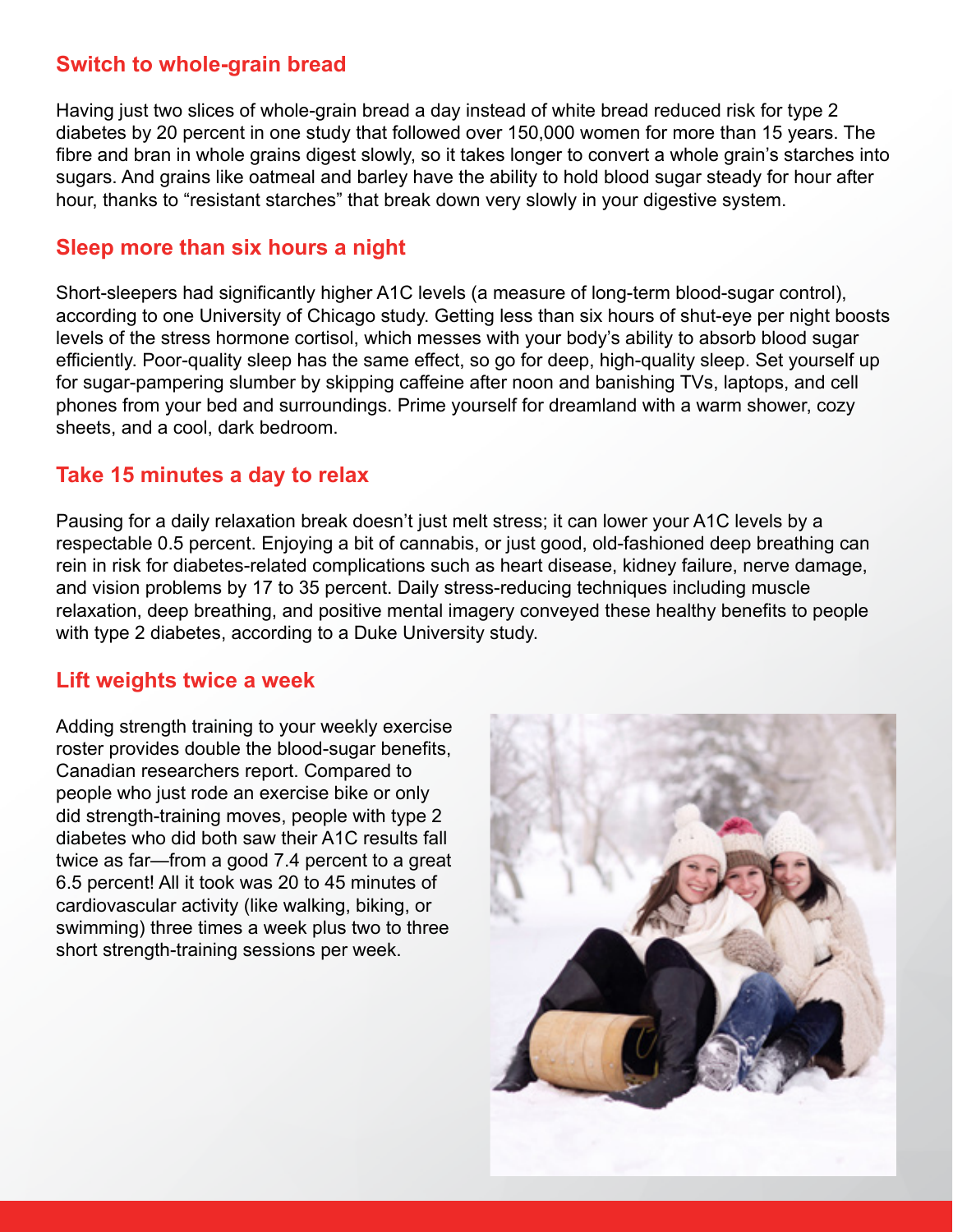#### **Floss your teeth**

High blood sugar interferes with your body's ability to fight infection. But gum disease, it turns out, also makes blood-sugar control more difficult. Do your part by flossing your pearly whites daily and seeing your dentist regularly. In one study, people with out-of-control blood sugar who got treatment for gum disease found it much easier to keep their blood sugar within a healthy range.

#### **Talk to someone who shares your problem, if you have a health issue**

Discussing your health issues with someone who understands helps considerably. In one study of 244 people with diabetes and high blood-sugar levels, those who got encouragement from others saw A1C levels fall. Those who didn't saw levels rise. Phone calls and face-to-face conversations gave study volunteers needed support when they talked with other people who shared their condition. Remember to always speak with a health-professional first.

#### **Eat more nuts**

Replacing some of the grains in their diet with a handful of nuts helped people in one University of Toronto study lower their A1C levels significantly—and reduce levels of heart-threatening LDL cholesterol, too. Try a mix of unsalted, dry-roasted or raw almonds, pistachios, walnuts, pecans, hazelnuts, peanuts, cashews, and macadamias. Because nuts are high in calories, swap out other carbohydrates (such as bread or a roll) to make room.

#### **Go for a swim**

Take off your sneakers and hit the pool. A low- to moderate-intensity water-exercise program lowered blood sugar more than exercise classes on dry land in one recent West Virginia University study. Aqua-aerobics can give your heart, lungs, and whole body a workout. And moving against the natural resistance of the water builds muscle, too. The result: Your body absorbs more blood sugar, makes more muscle, and even boosts the ability of muscle cells to burn blood sugar for fuel. Perfect!

#### **Eat more cinnamon and cloves**

As little as a quarter-teaspoon of cinnamon a day can lower your blood-sugar levels by as much as 18 percent. Cloves have similar benefits thanks to compounds that improve your body's ability to process blood sugar, studies show. Sprinkle this dynamic duo on oatmeal, yogurt, fruit salad, even on chicken or into stews. Or simply swirl a cinnamon stick in a mug of hot coffee.

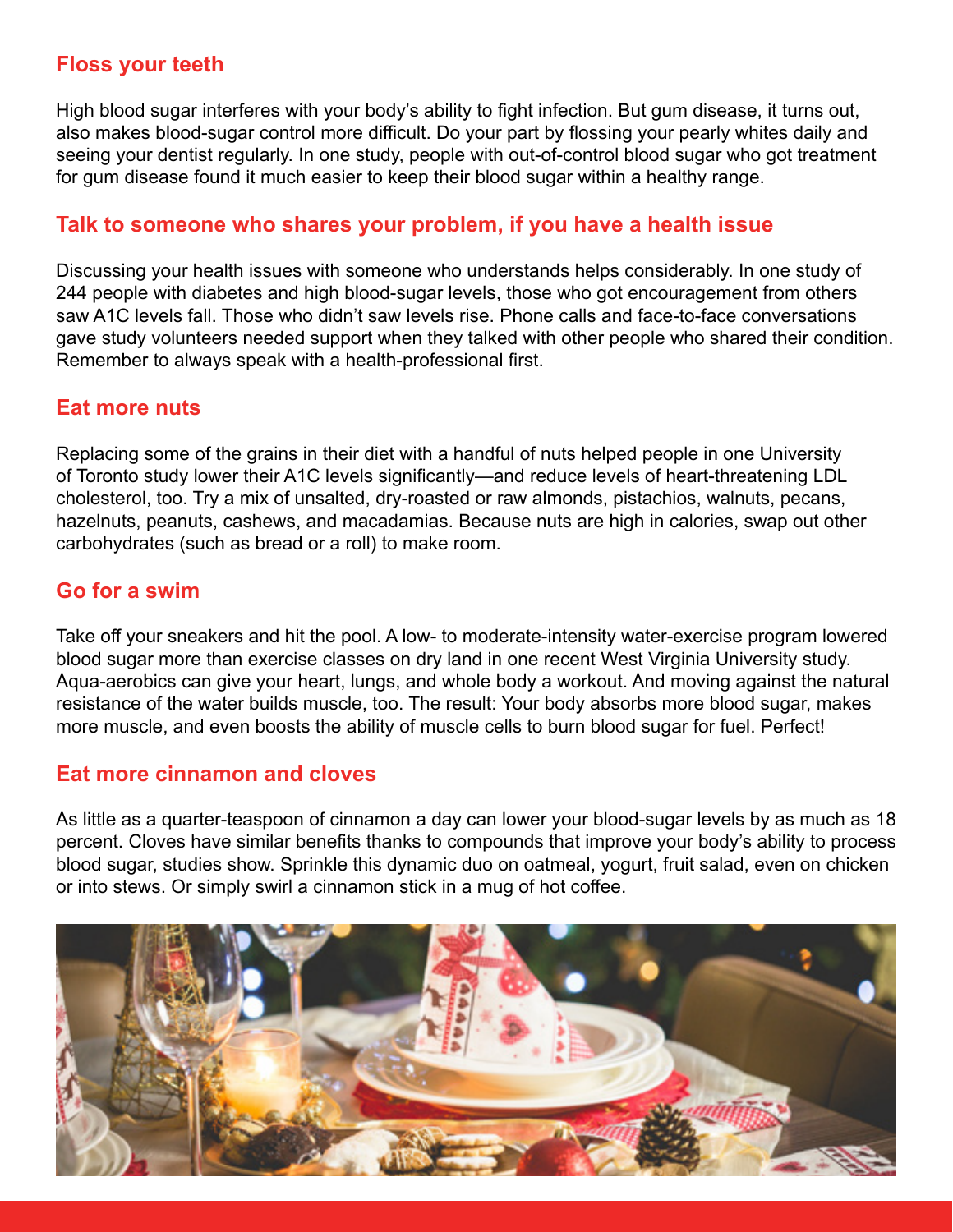## **Cannabis in Canada**

Many Canadians have celebrated the fact that cannabis is now legal in Canada for both recreational and medicinal purposes. The federal Cannabis Act came into effect just this past Fall and made Canada the second country in the world, after Uruguay, to formally legalize cannabis for recreational use.

Although medicinal use of cannabis was legalized nationwide in 2001, (under certain conditions outlined in the Marihuana for Medical Purposes Regulations, which later became known as the Access to Cannabis for Medical Purposes Regulations, issued by Health Canada), and, all seed, grain, and fibre production is permitted only under licence by Health Canada. Many recreational users are surely finding cannabis to relax, or enjoy a deep sleep, and are finding relief from the many stresses of living in the city. Although some recreational cannabis users don't quite understand how cannabis works in helping them to destress their daily life. This technological age we live, and the feeling of always being "on", can wreak havoc on our health and well being – stress is widely accepted now as being at the root of many of our ailments.

The stress of our daily life can feel oppressive and lead to further ailments and/or more serious medical conditions, so it's no wonder many Canadians look to cannabis improve their relaxation. However, it's important to use cannabis responsibly, even recreationally, so take more down time and tune the world out for a few hours a day, to help you to decompress on your own, rather than relying on cannabis for that quick relief.

Recreational users need to be aware of how and when they might use cannabis, to keep yourself safe and off the road.

I suspect there will now be solid medical studies in Canada that will demonstrate how and why cannabis works for some and not others, and with some illnesses and not others, only time

will tell us more. Furthermore, Prime Minister Justin Trudeau announced that recreational use of cannabis would no longer violate criminal law – making this legalization like that of alcohol use in Canada, limiting home production, distribution, consumption areas and sale times. The legal process removed cannabis possession for personal consumption from the Controlled Drugs and Substances Act; while implementing taxation and strengthen punishment of those convicted of either supplying cannabis to minors, or of impairment while driving a motor vehicle.

Currently, there are more and more producers, and stock options for cannabis as a commodity, which some investors will surely benefit greatly from  $-$  but one thing is clear  $-$  cannabis is here to stay.





[Education Supporter](https://cannareps.ca)